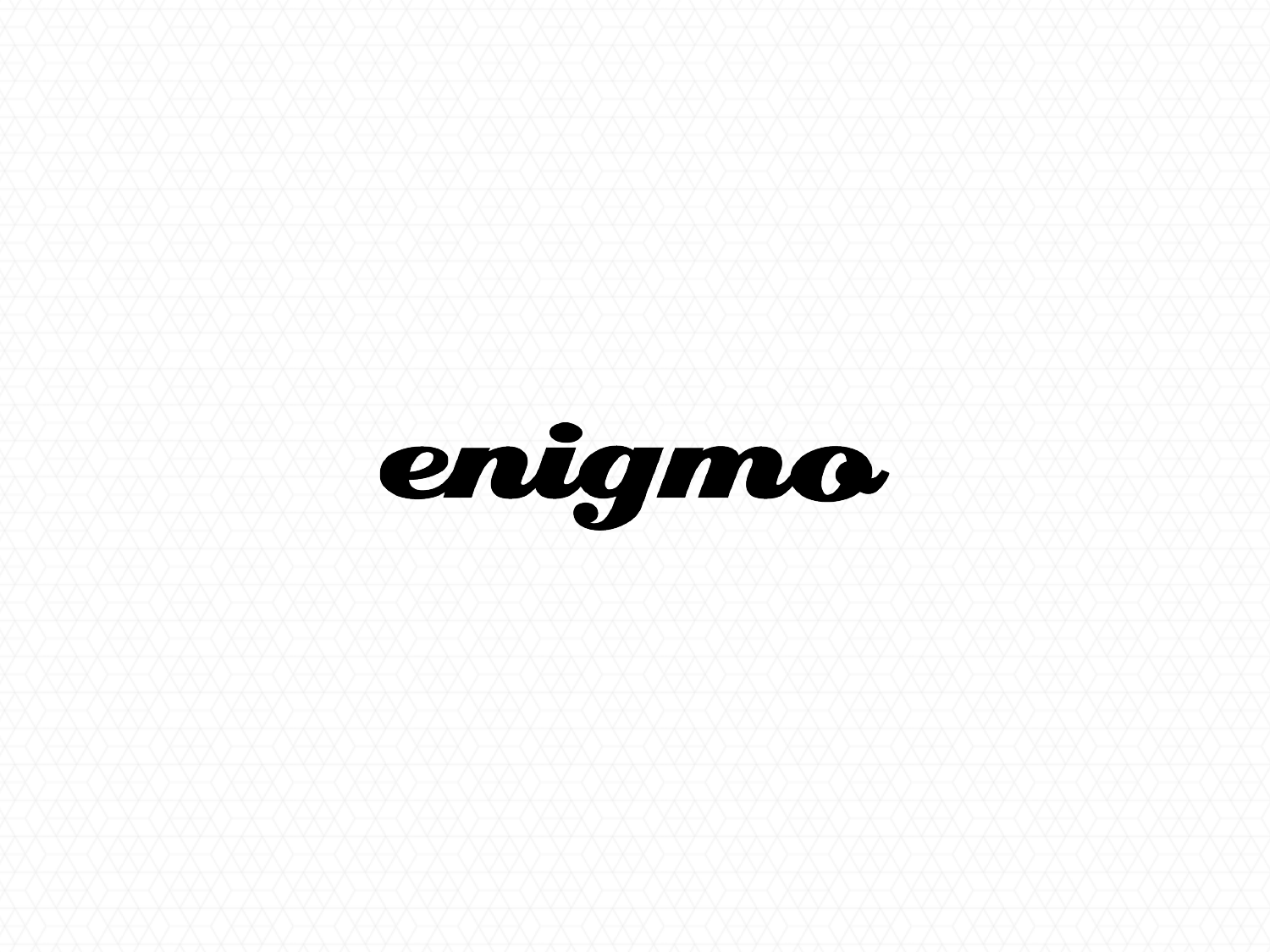## Supplementary Financial Information

First Quarter of FYE Jan. 2023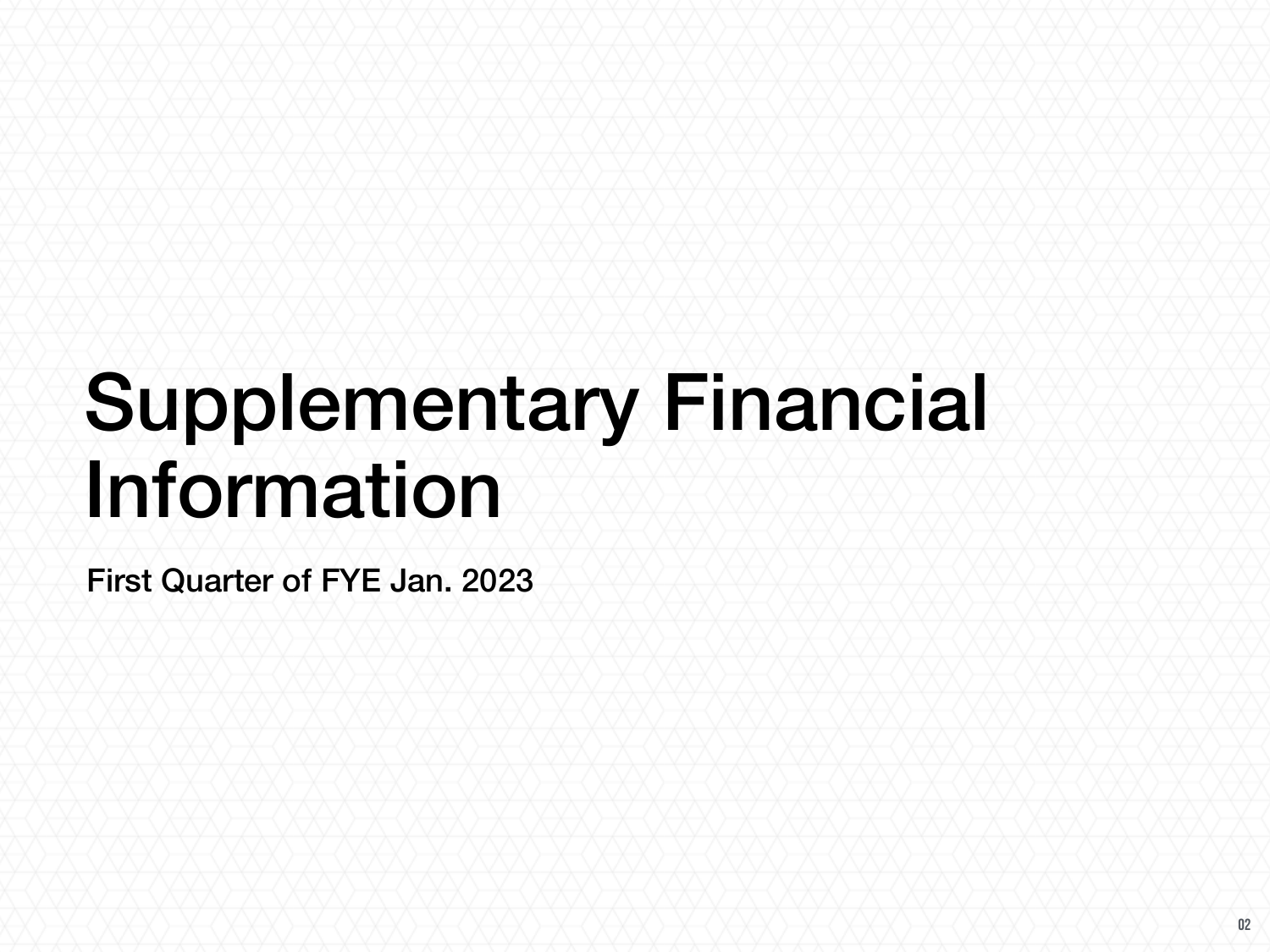#### 1Q Results Summary

Fashion-related EC & luxury market did not improve, and the external environment remained challenging due to the yen being weak. We have started to take a series of measures essential for medium- to long-term growth, including measures to entice back inactive members by utilizing data, expanding the scope of concierge services for loyal customers, expanding tie-ups with overseas corporations, adding tie-up delivery services, and strengthening other operations that will promote sales. As such, we plan to continue to invest in growth from a long-term perspective.

|                                                       | FYE 2023/1<br>Q <sub>1</sub> | <b>FYE 2022/1</b><br>Q <sub>1</sub> | (Reference Info.)<br><b>Applying New Accounting</b><br>Standards FYE 2022/1Q1 | (Reference Info.)<br><b>Applying New Accounting</b><br><b>Standards YoY</b> |
|-------------------------------------------------------|------------------------------|-------------------------------------|-------------------------------------------------------------------------------|-----------------------------------------------------------------------------|
| <b>GMV*Includes fees for</b><br>settlement of payment | 15,170million                | 16,128million                       | 16,128million                                                                 | 94%                                                                         |
| <b>Sales</b>                                          | 1,671 million                | 1,831 million                       | 1,788million                                                                  | 94%                                                                         |
| <b>Gross Profit</b>                                   | 1,338million                 | 1,477 million                       | 1,434 million                                                                 | 93%                                                                         |
| <b>SGA</b>                                            | 794million                   | 766million                          | 725million                                                                    | 110%                                                                        |
| <b>Advertising</b><br>expenses                        | 299million                   | 309million                          | 261million                                                                    | 115%                                                                        |
| personal<br>expenses                                  | 350million                   | 316million                          | 316million                                                                    | 111%                                                                        |
| <b>Operating income</b>                               | 544million                   | 710million                          | 716million                                                                    | 76%                                                                         |
| <b>Ordinary income</b>                                | 545million                   | 713million                          | 719million                                                                    | 76%                                                                         |
| Net proft                                             | 381 million                  | 495million                          | 498million                                                                    | 77%                                                                         |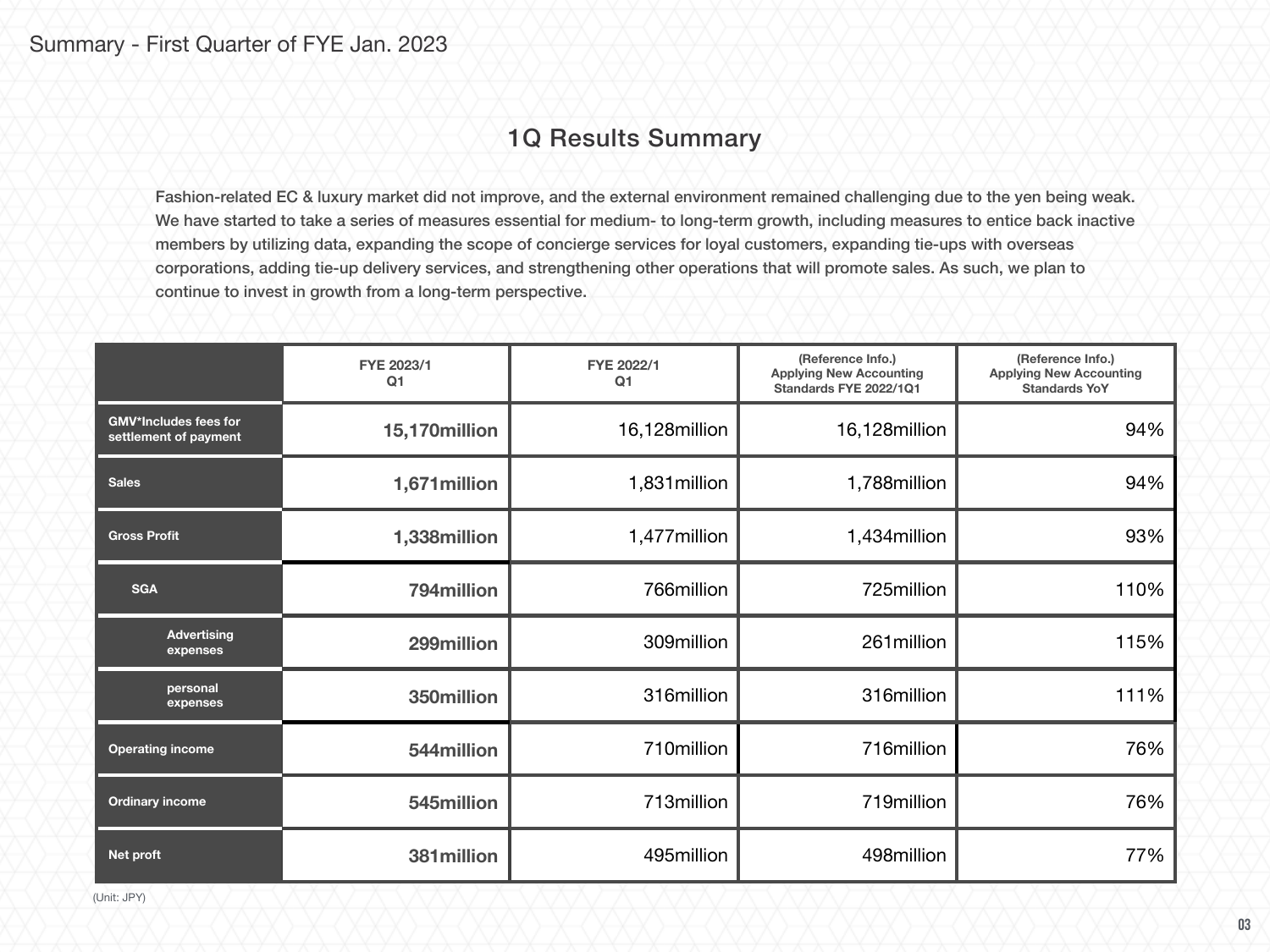# Overview of BUYMA business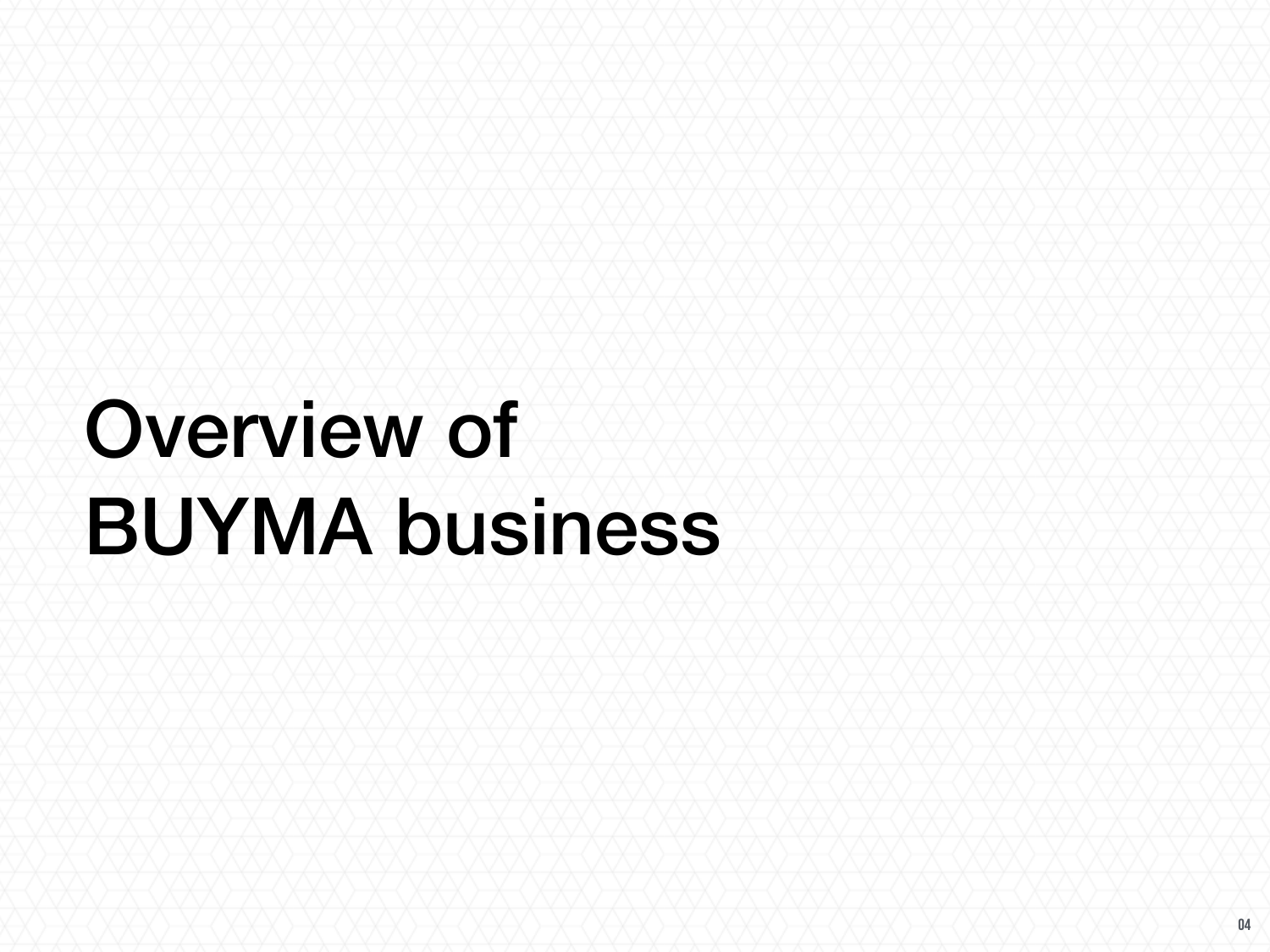#### Major KPI



**BUYMA GMV (Unit: million yen) EUYMA** number of transactions handled **(Unit: no. of transactions)**



(Note) GMV: Includes fees for settlement of payment, etc.; active members: Number of members who have made one purchase or more within the past year (Net and Conternation of the Dash of Ann Ann Ann Ann Ann Ann Ann Ann Ann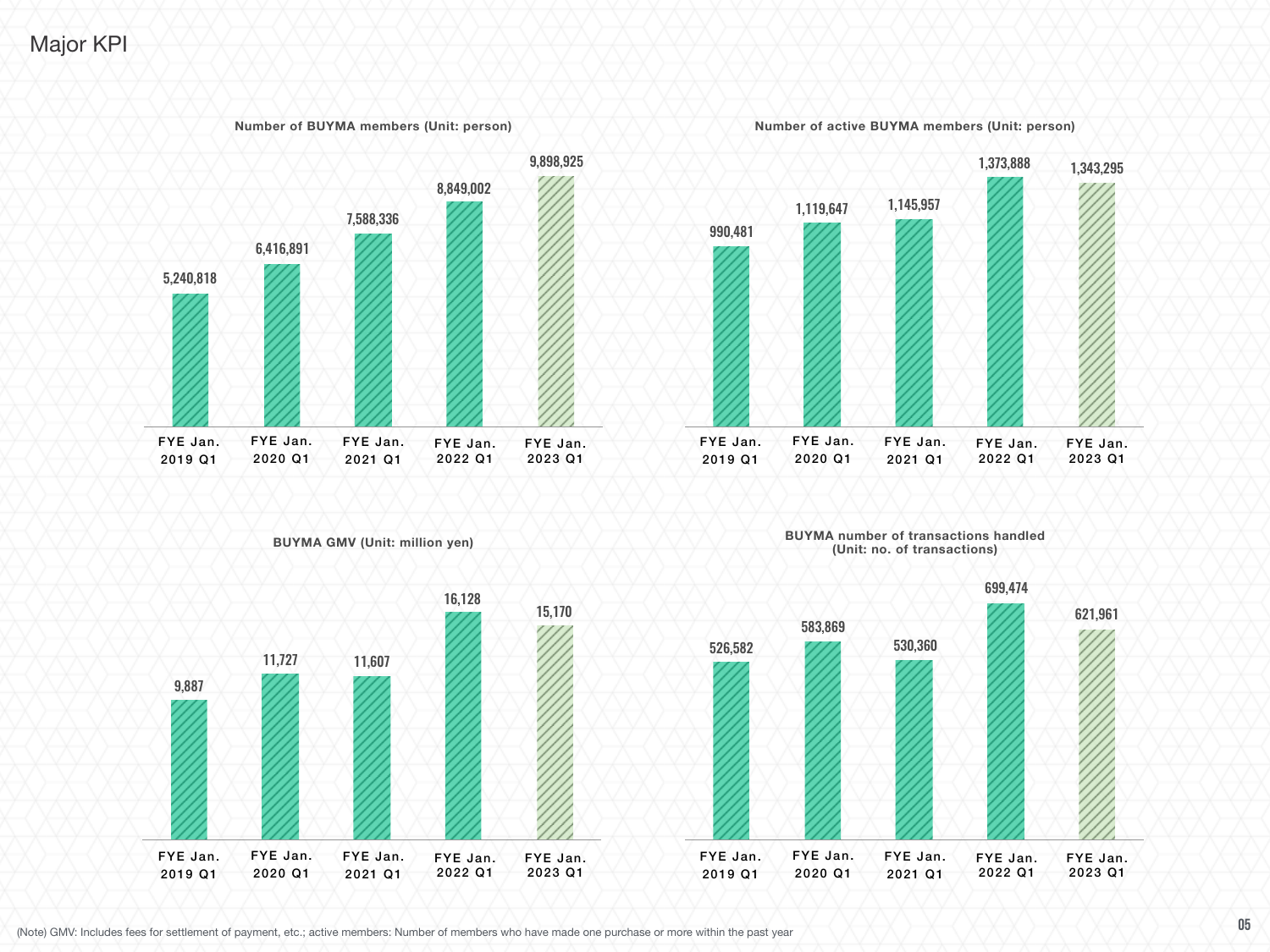Despite the continuing difficult external environment, there was no significant change in trends, and GMV grew at the same rate as in the previous quarter.

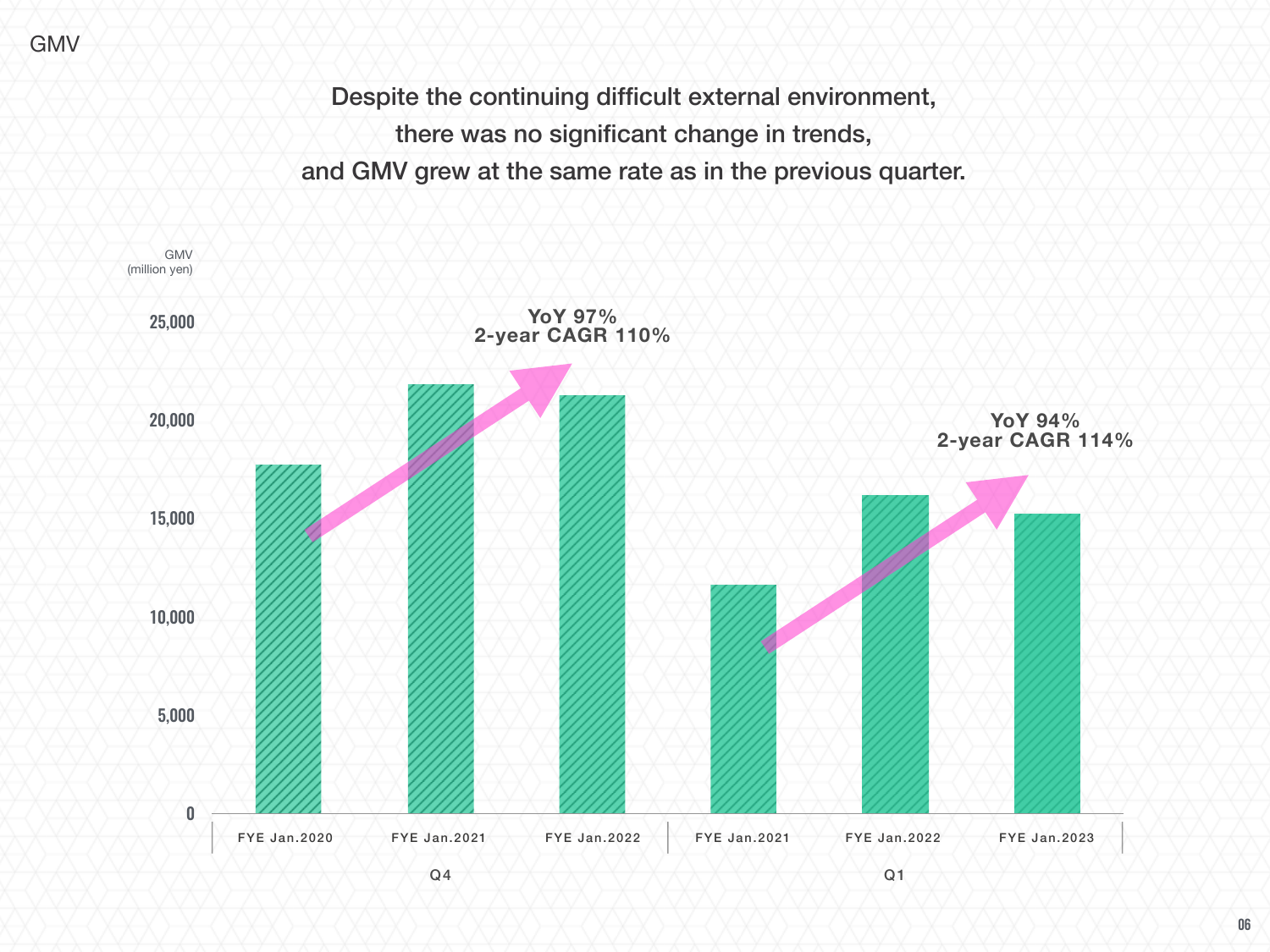ARPU increased, but GMV declined 94% YoY, due to a decline in active members in Q1.

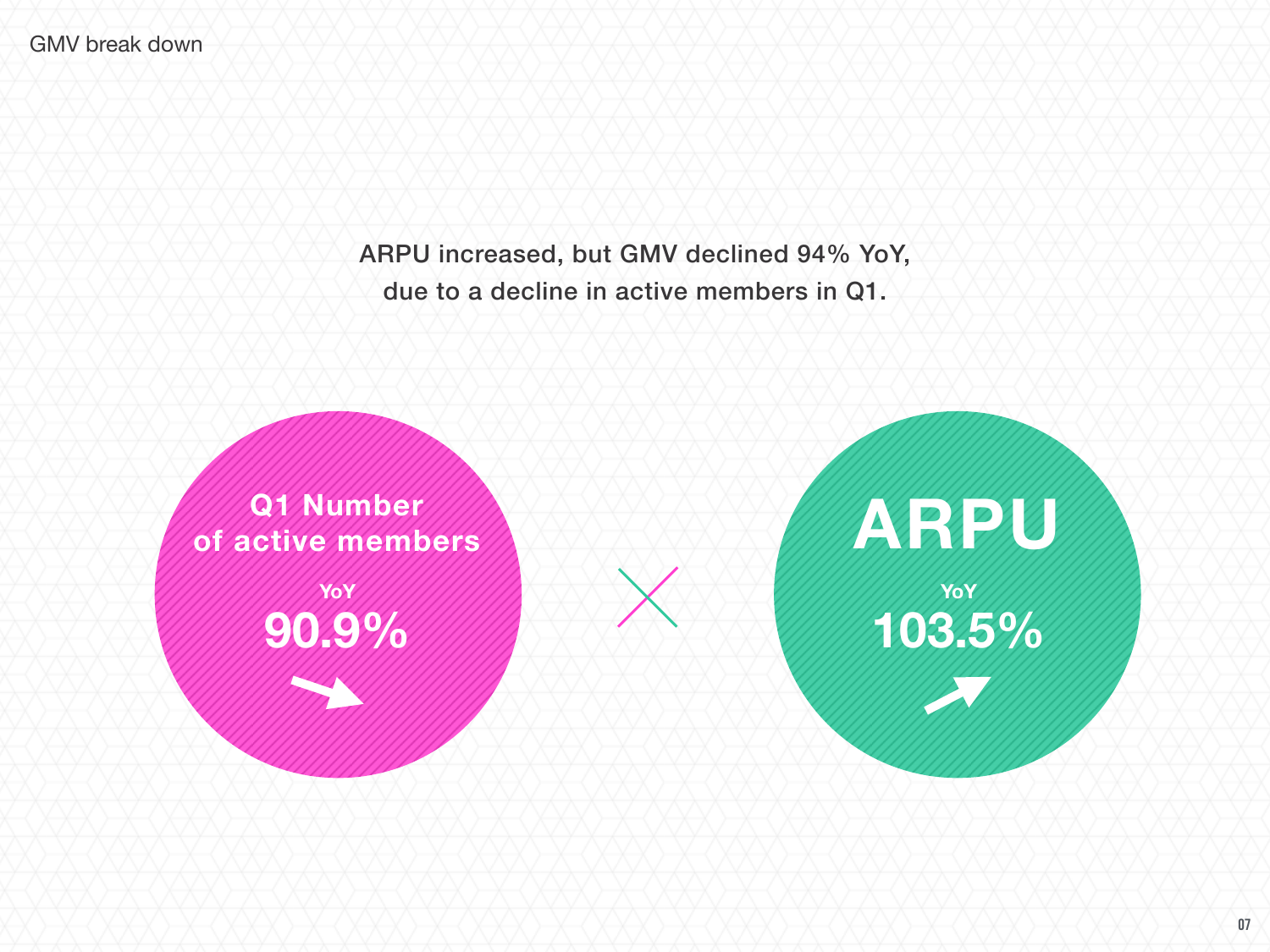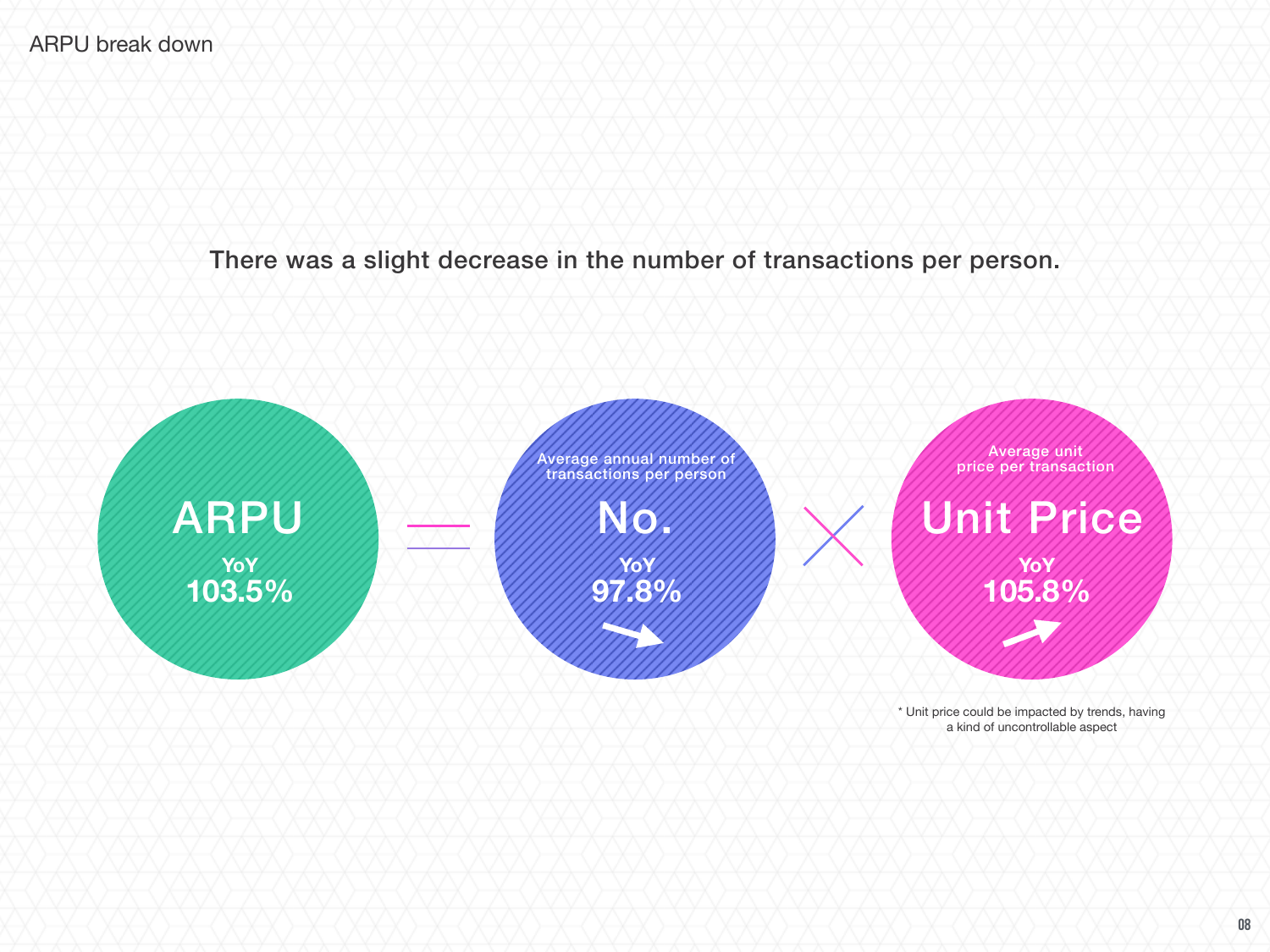#### GLOBAL BUYMA

### GMV declined slightly by 92% YoY due to a decrease in sessions caused by a problem with ad placement on Google and the failure of key products to rank higher on the BUYMA product search results page.

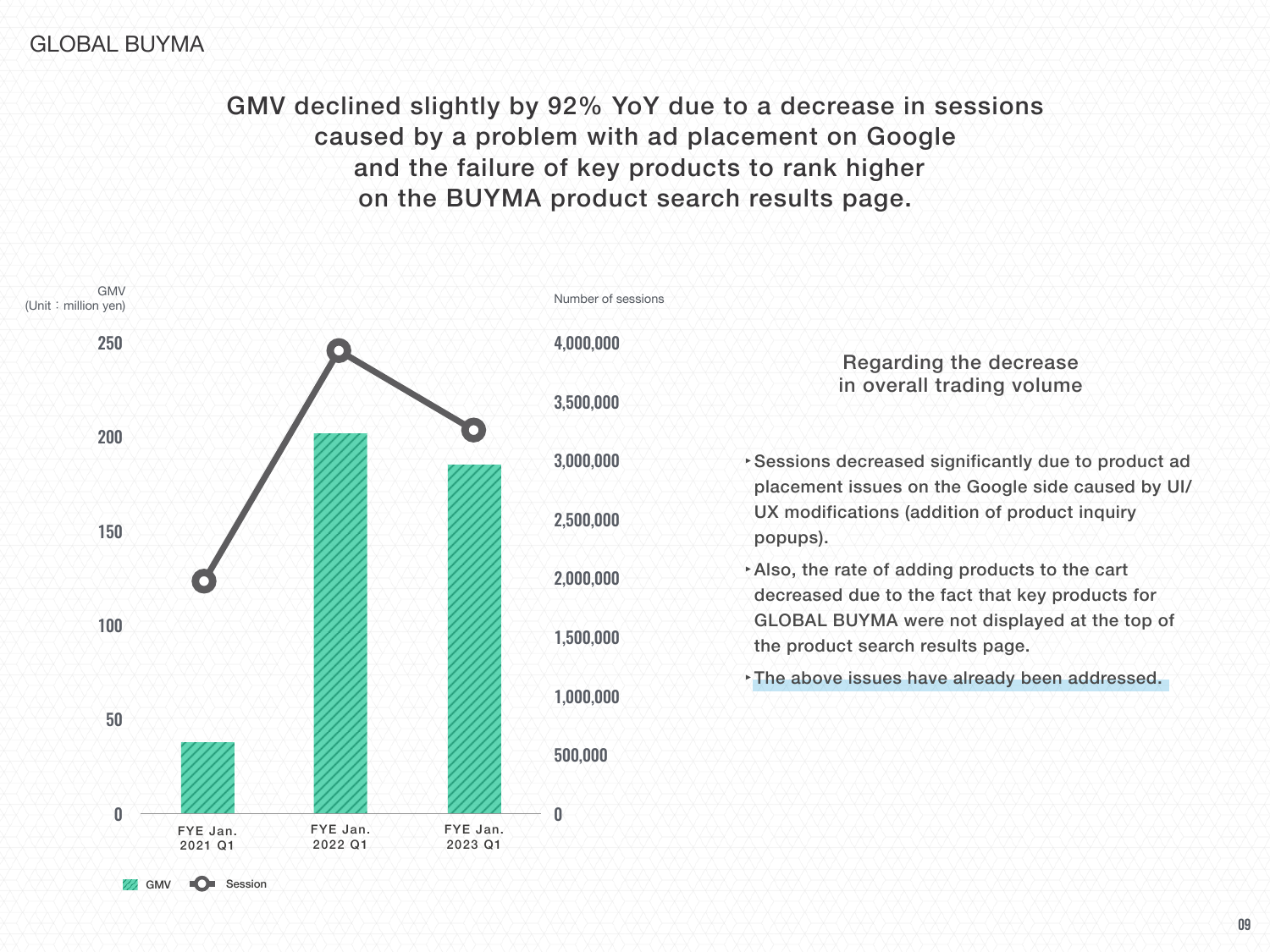Life style category

### Outdoor and travel-related products performed well, up 119% YoY (2-year CAGR 156%)

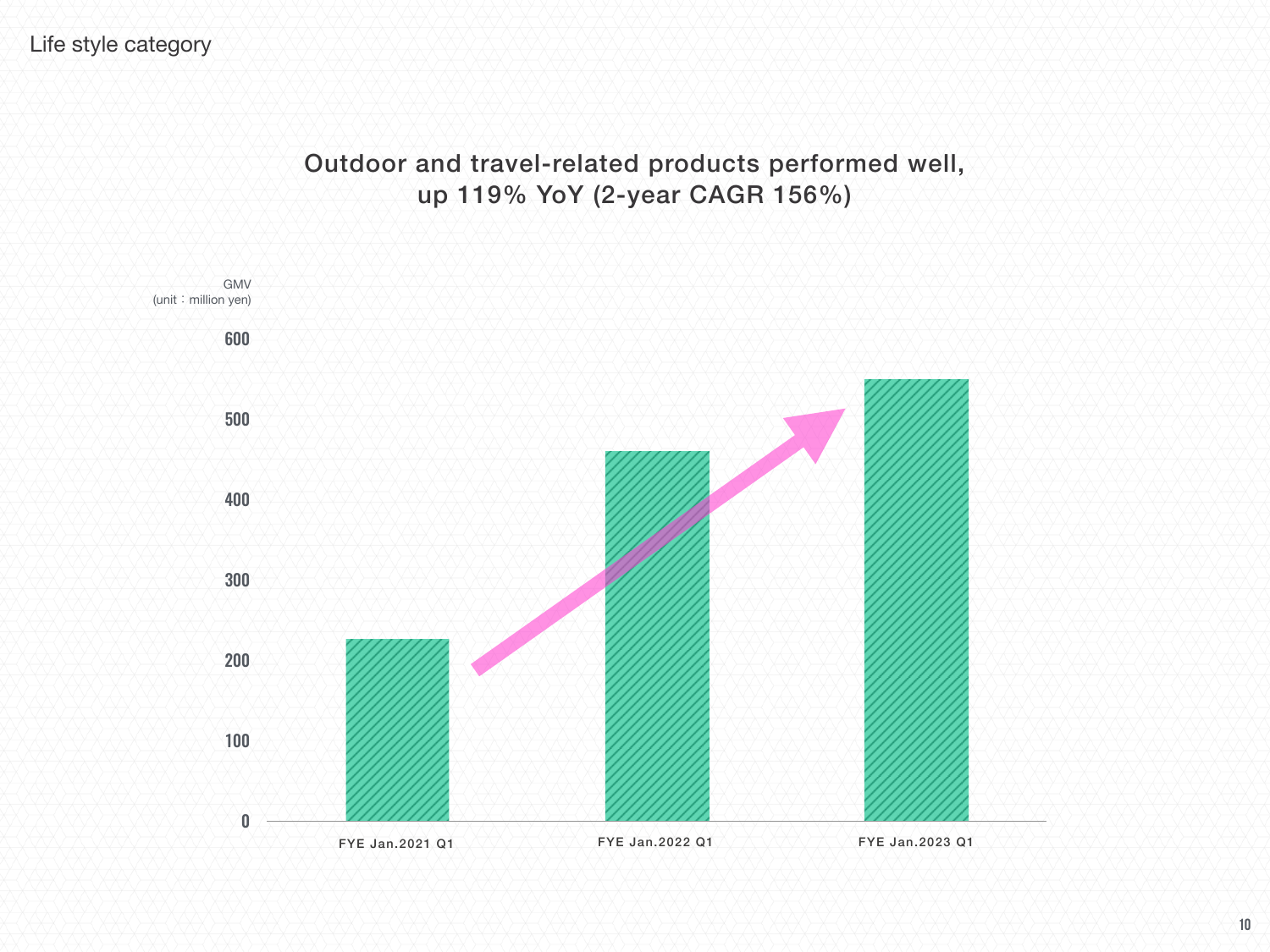## Measures to Improve Level of Recognition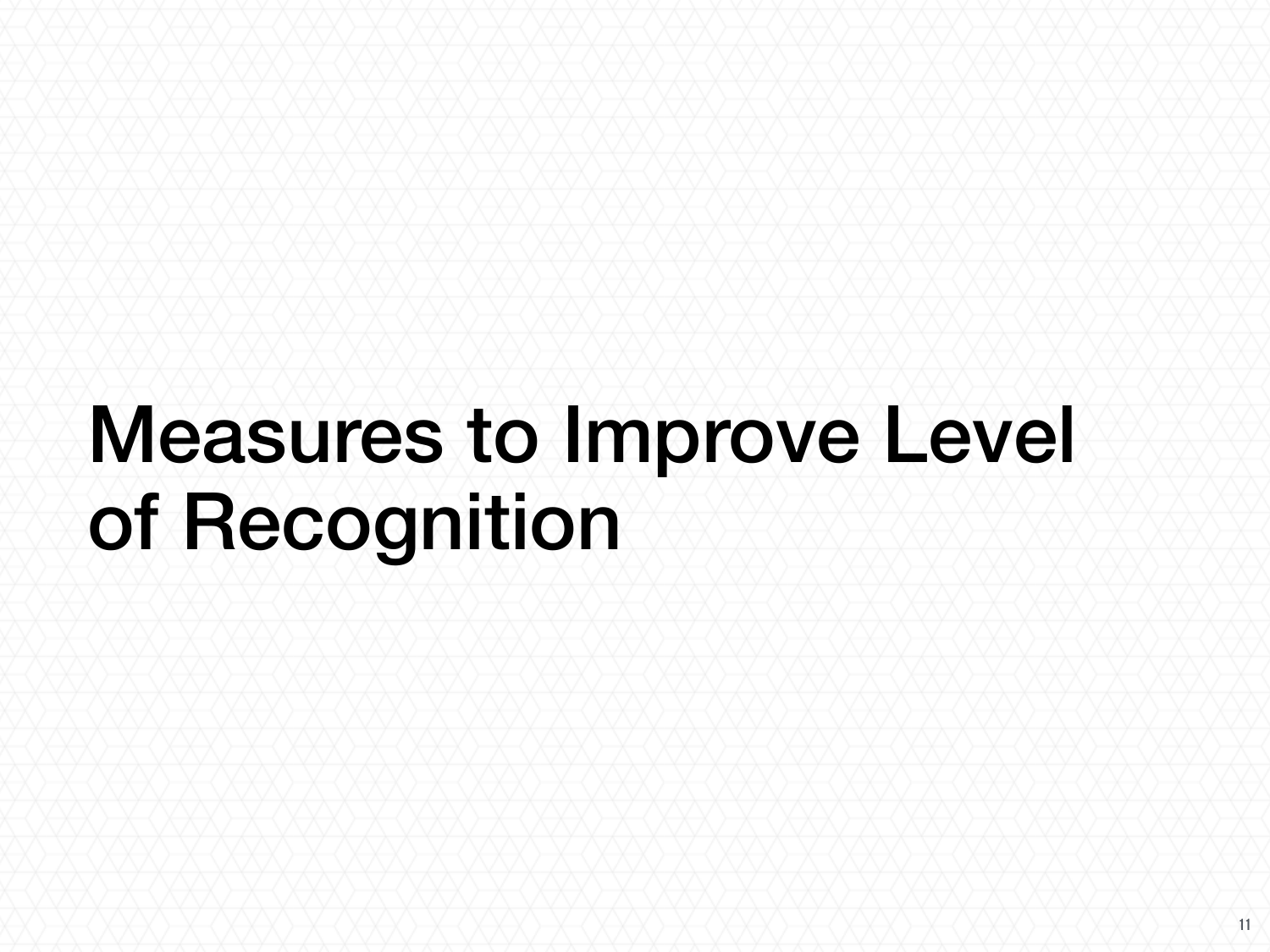TV commercials will begin airing on June 24. Unaided recall will be firmly established through two campaigns, one in summer and the other in winter.

We will develop a campaign with a mix of TV commercials and digital media (YouTube, Instagram, etc.), and will secure placement volume in winter, the commercial season, while raising awareness on an annual average basis

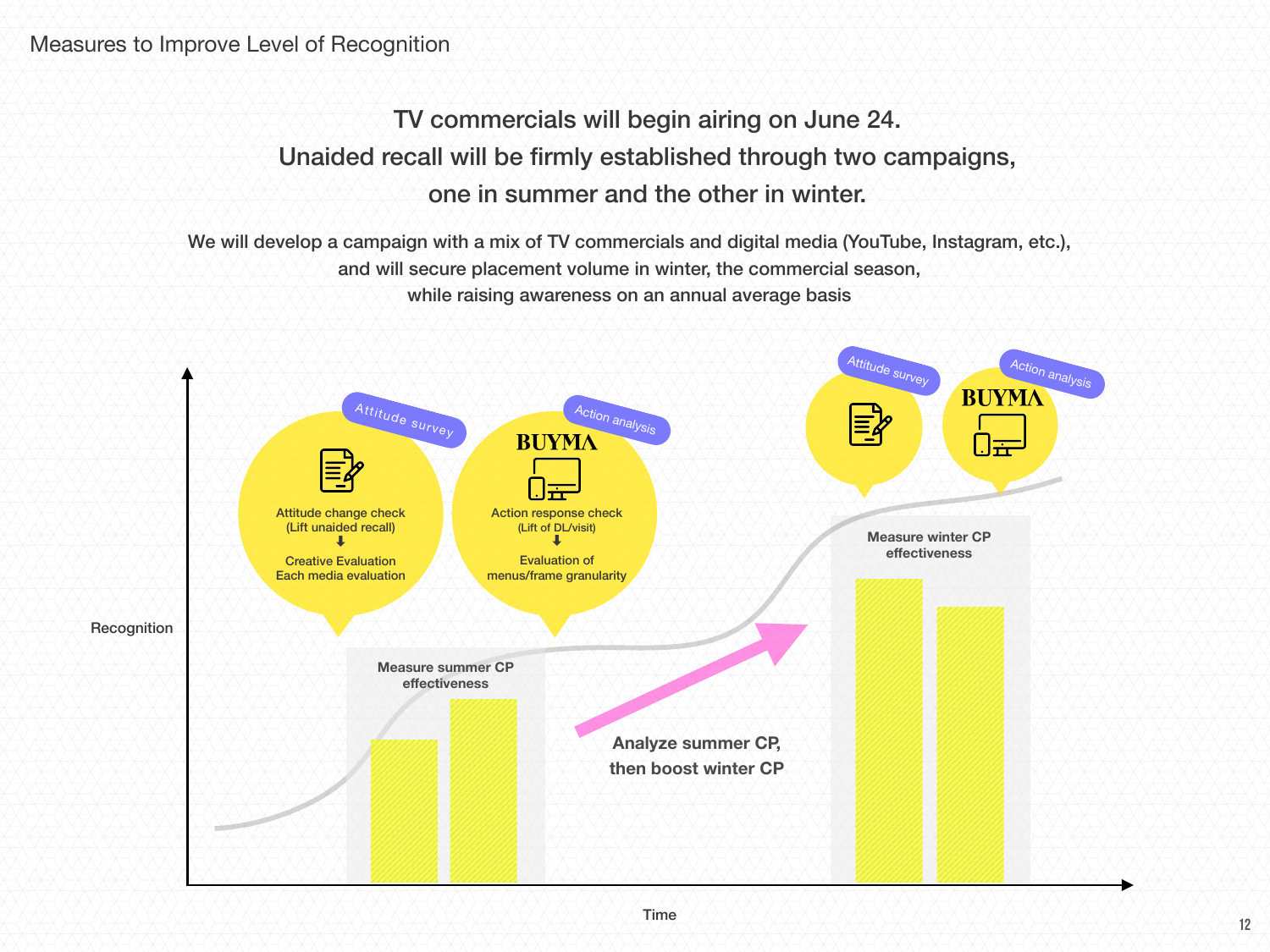Aim to gain recognition of 9.1 million people through biannual campaigns.



\*1 Our calculations based on the "Ministry of Internal Affairs and Communications 2020 Telecommunications Usage Trends Survey" and the "Digital Agency: Japan's Digital Degree 2021" (for people aged 15-64)

\*2 Our planned figures based on our own survey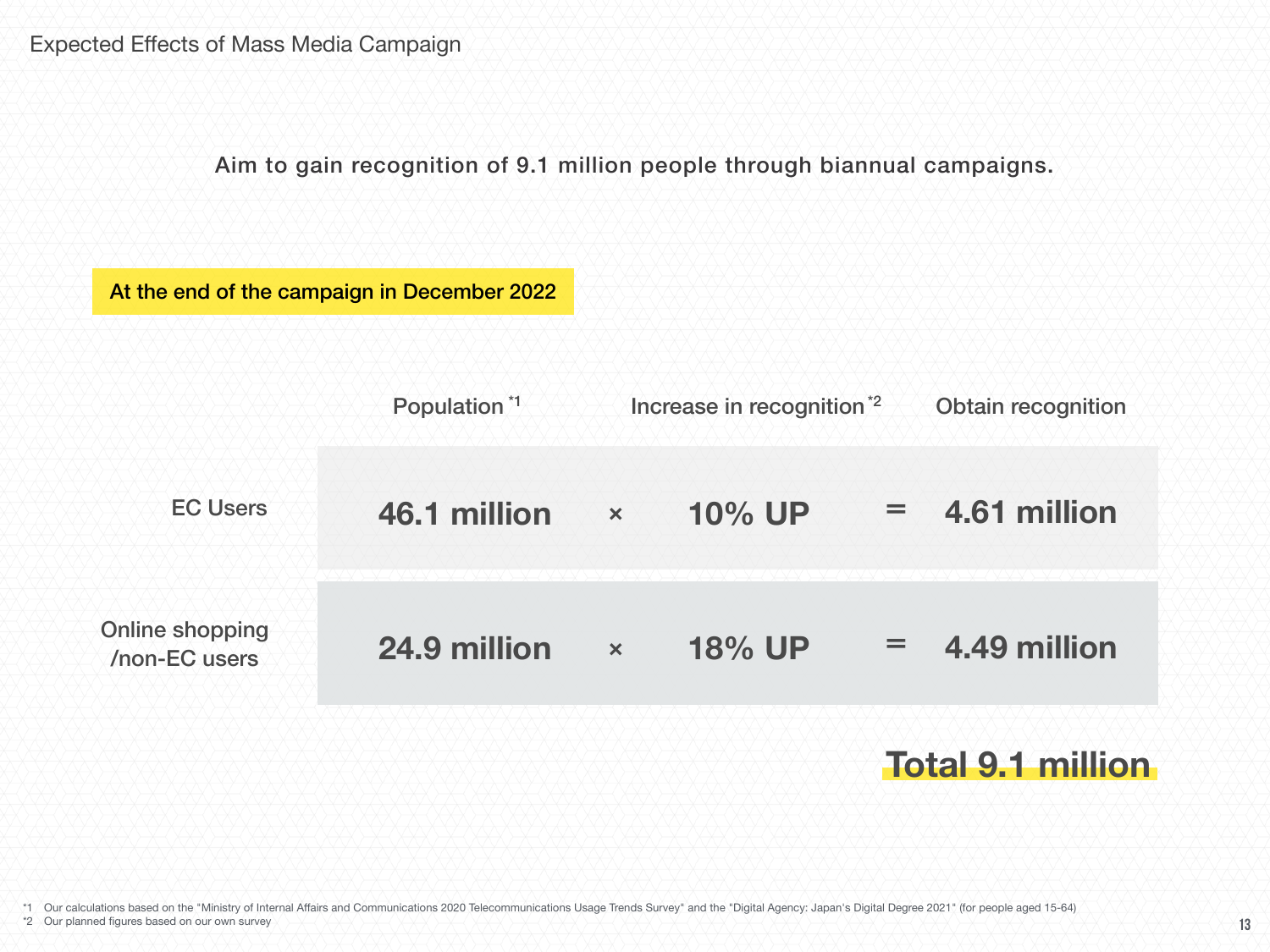# Share Buybacks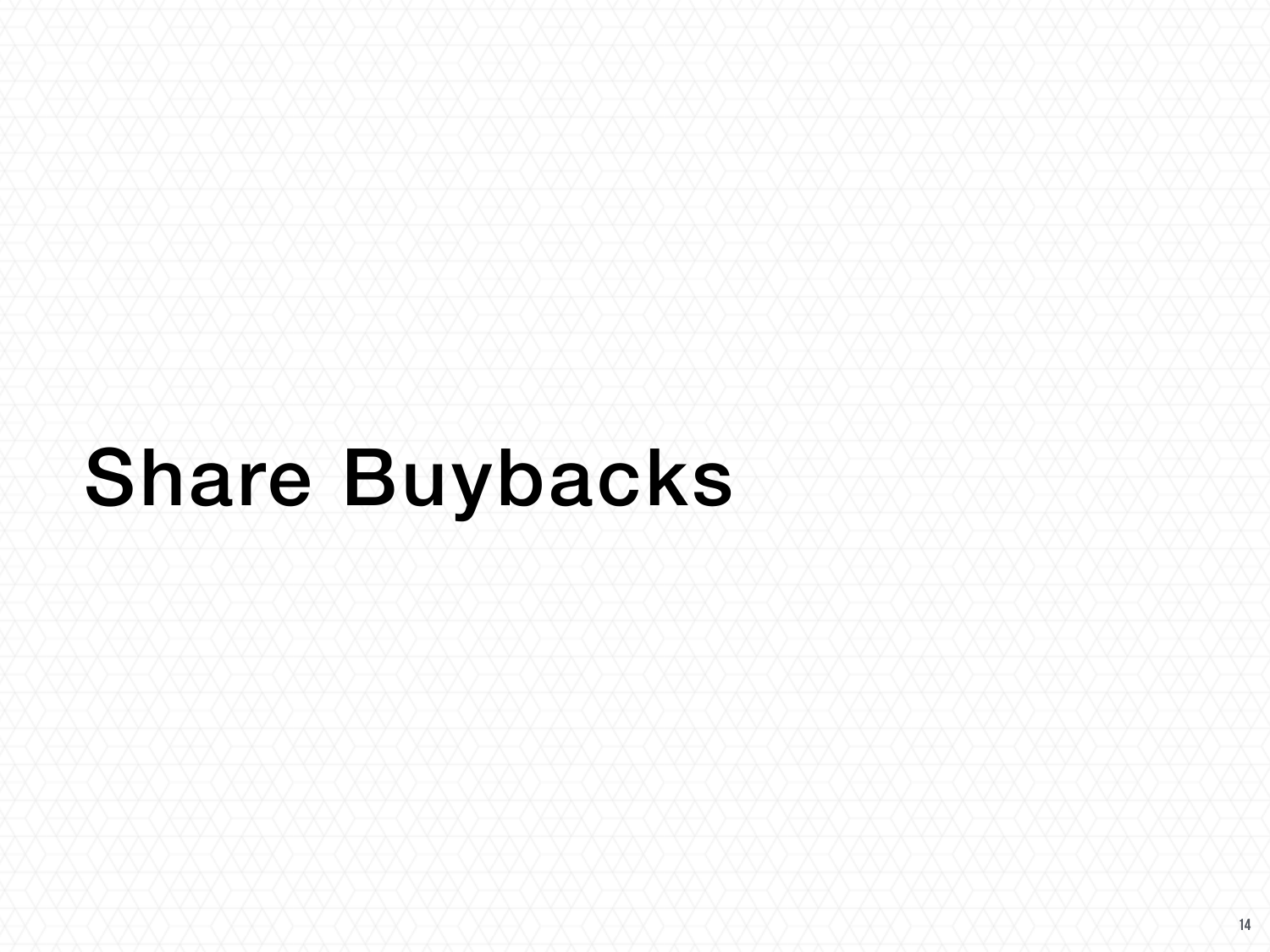#### We had repurchased 328 million yen worth of treasury stock by the end of May amid continued undervalued stock price levels.

|                                                | <b>Purchase amount</b> | Number of shares purchased |
|------------------------------------------------|------------------------|----------------------------|
| <b>Amount repurchased</b><br>by the end of May | 328 million yen        | 592,400                    |
| Planned repurchase*                            | 1.5 billion yen        | 2,500,000                  |